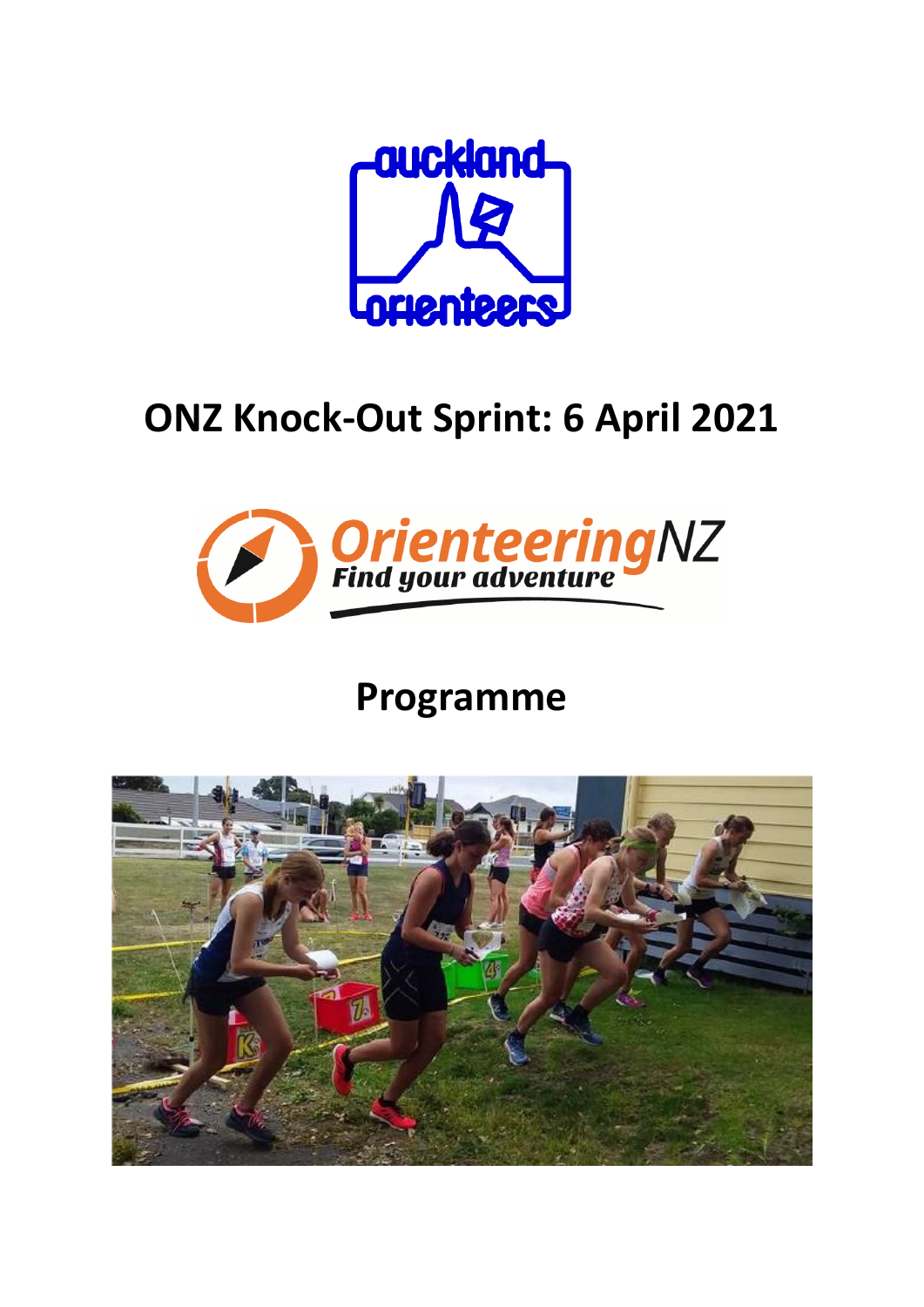#### **Welcome**

The new knock-out sprint discipline was scheduled to make its first appearance at WOC in Denmark in 2020. With Covid having delayed that until 2022 it gives New Zealand athletes extra time to become familiar with the intricacies of this format and more experience of the head-to-head racing that is involved. As those who took part in, or even simply just watched, the KO sprint held in New Plymouth in January last year will testify, it is an exciting event which demands new techniques and tactics. Not least of these involves the ability to choose the correct option when the "map choice" technique of splitting is used.

Following on from the event last January, Easter this year had presented the opportunity to run enough KO sprint ahead of what will undoubtedly be a third, held as part of WOC trials early next year. I am extremely grateful to Auckland Orienteering Club for agreeing to help put on this event and, particularly, to Alison Comer who responded positively to the initial suggestion and has done a huge amount in terms of on-the-ground organization.

> Malcolm Ingham ONZ High Performance

| Map:          | Carrington Unitec (updated March 2021 to ISSprOM 2019 standard)                                                                                                                                                        |
|---------------|------------------------------------------------------------------------------------------------------------------------------------------------------------------------------------------------------------------------|
| Scale:        | 1:3000                                                                                                                                                                                                                 |
| Contours:     | 2.5 <sub>m</sub>                                                                                                                                                                                                       |
| Directions:   | See map below. Enter Unitec campus at Gate 4 off Carrington Road. Follow<br>signs and the main road through the southern part of the campus to parking<br>(P) in the large carpark in the south-west corner of campus. |
|               | Event Centre: The main event centre is in grassed area, with shade, close to parking.                                                                                                                                  |
| Start/Finish: | Quarter-finals and Finals will start and finish close to the Event Centre. Semi-<br>Finals will have a remote Start and Finish. Directions to and from these will be<br>given on the day.                              |
| First start:  | 0900                                                                                                                                                                                                                   |

## **Main Details**

## **Hazards**

Unitec is formally closed on 6 April but the campus is open and there will be foot and possibly vehicular traffic. All races cross roads and carparks, although you are racing please give way to vehicles and be respectful of pedestrians.

There is a lot of construction work on-going on the campus. Please respect Out of Bounds areas indicated on the maps by purple hatching.

There is an area (marked as OOB) in the centre of the campus used as an exercise area for those in MIQ. Courses do not pass close to this.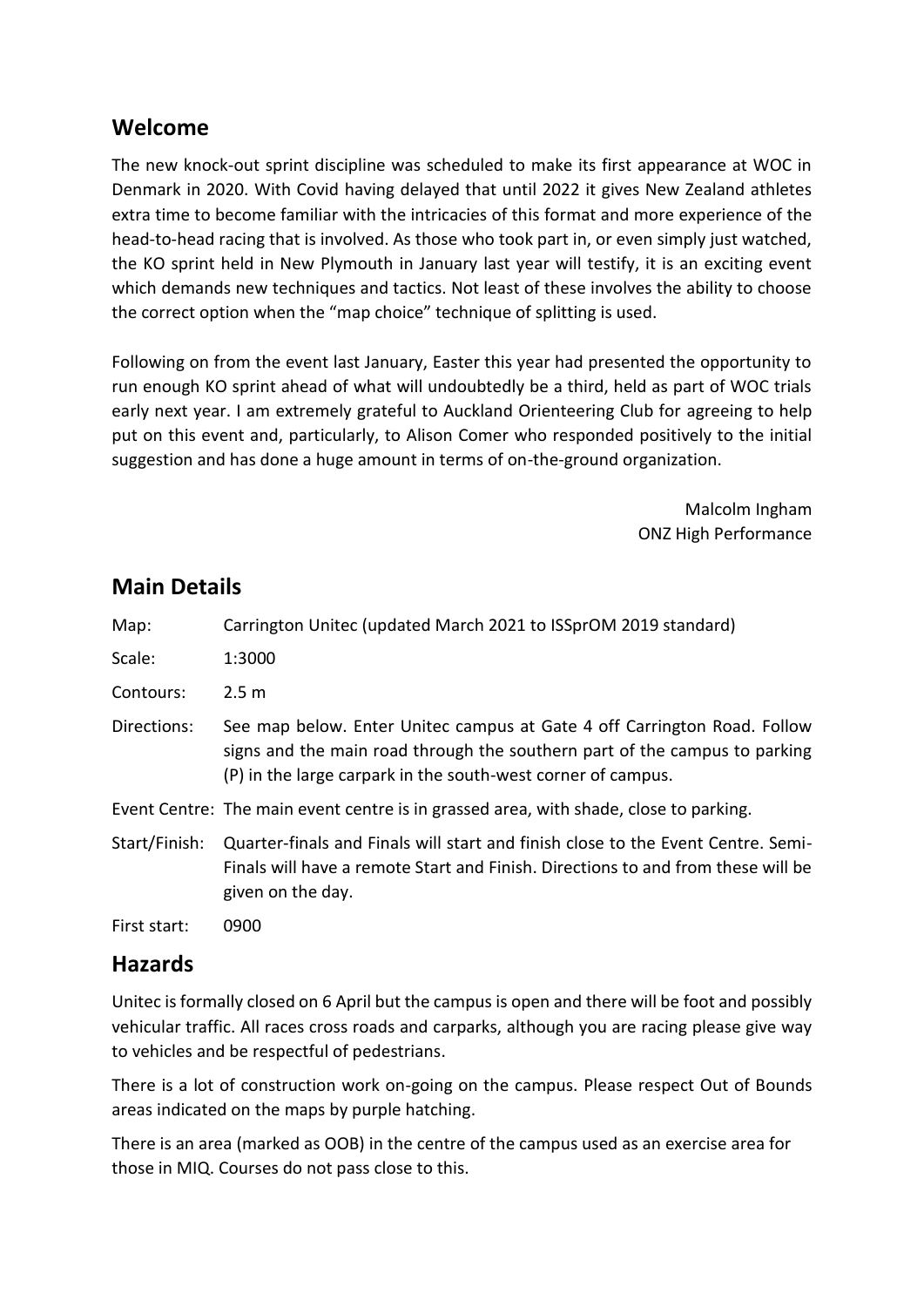

## **Timetable**

We will follow the timetable below as closely as possible. As we have a total of 32 separate races to run, plus a public event, please help us by ensuring that you are at the appropriate start in good time for your race.

#### 0830 Registration open

Quarter-Finals

| 0900 Women QF1 |      | 1000 Men QF1 |
|----------------|------|--------------|
| 0910 Women QF2 |      | 1010 Men QF2 |
| 0920 Women QF3 |      | 1020 Men QF3 |
| 0930 Women QF4 |      | 1030 Men QF4 |
| 0940 Women QF5 | 1040 | Men QF5      |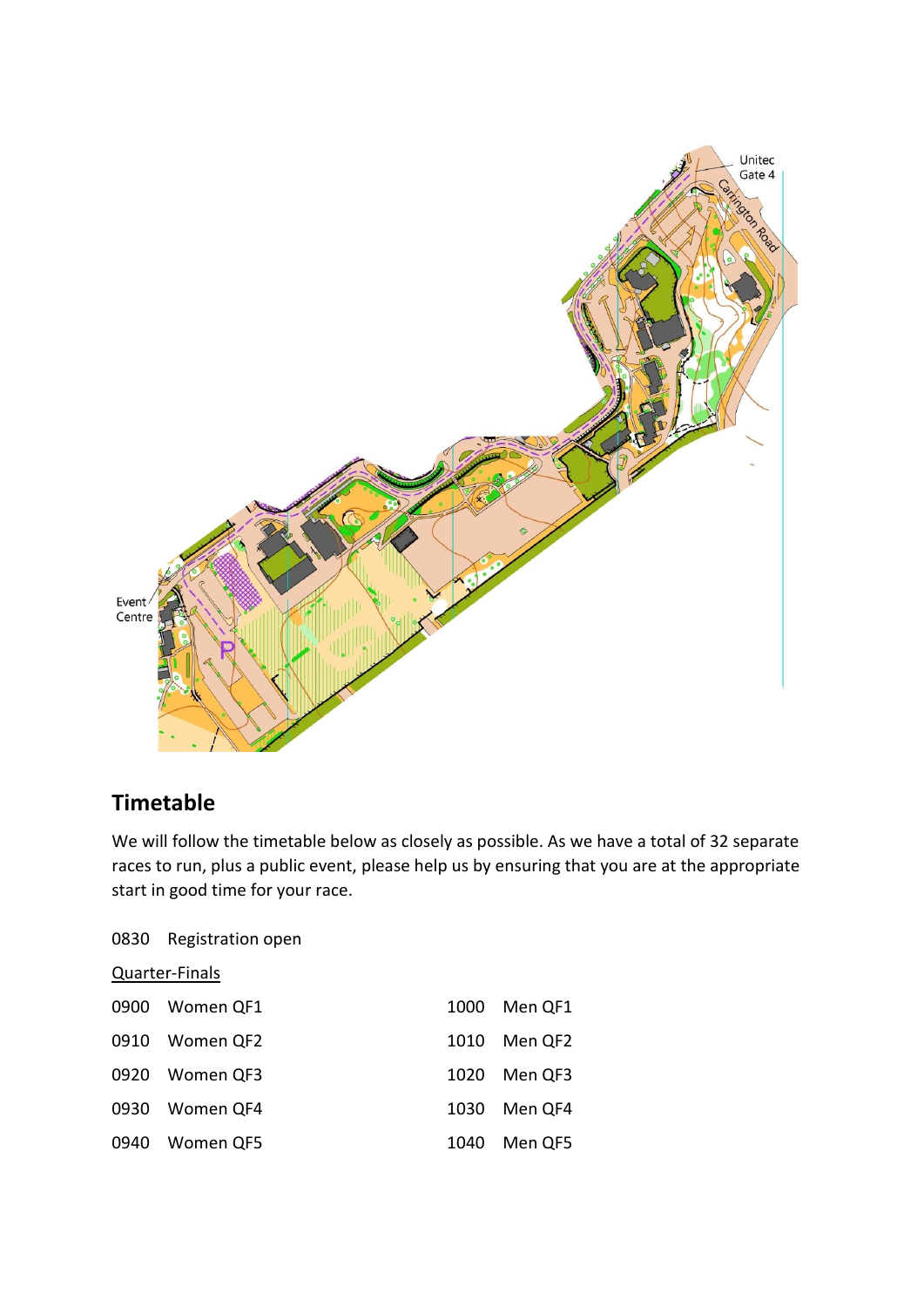Semi-Finals

|                        | 1540 Women C Final | 1645 | <b>Men A Final</b>   |  |  |
|------------------------|--------------------|------|----------------------|--|--|
|                        | 1530 Men D Final   | 1630 | <b>Women A Final</b> |  |  |
|                        | 1520 Women D Final | 1610 | Men B Final          |  |  |
|                        | 1510 Men E Final   |      | 1600 Women B Final   |  |  |
|                        | 1500 Women E Final |      | 1550 Men C Final     |  |  |
|                        | 1450 Women F Final |      |                      |  |  |
| <b>Finals</b>          |                    |      |                      |  |  |
| Public Race: from 1345 |                    |      |                      |  |  |
|                        | 1220 Women SF B3   | 1330 | Men SF B3            |  |  |
|                        | 1210 Women SF B2   | 1320 | Men SF B2            |  |  |
|                        | 1200 Women SF B1   | 1310 | Men SF B1            |  |  |
|                        | 1150 Women SF A3   | 1300 | Men SF A3            |  |  |
|                        | 1140 Women SF A2   | 1250 | Men SF A2            |  |  |
| 1130                   | Women SF A1        | 1240 | Men SF A1            |  |  |

## **Qualification Format**

The following format will be used in each of the men's and women's competition.

Quarter-Finals: Men - 5 heats of 6 athletes in each. Women – 6 heats of 6 athletes in each. The top 3 in each heat progress to the A semi-finals, those in places 4 to 6 go into the B semifinals.

A Semi-finals: Men - 3 heats of 5 athletes in each. The top 2 in each heat progress to the A final, places 3 and 4 go into the B final, place 5 goes into the C final. Women – 3 heats of 6 athletes in each. The top 2 in each heat progress to the A final, places 3 and 4 go into the B final, places 5 and 6 go into the C final.

B Semi-finals: Men - 3 heats of 5 athletes in each. The first in each heat progresses to the C final, places 2 and 3 go into the D final, places 4 and 5 go into E final. Women - 3 heats of 6 athletes in each. The first two each heat progresses to the D final, places 3 and 4 go into the E final, places 5 and 6 go into the F final.

Finals: 5 heats of 6 athletes in each.

The allocation of Semi-Finals will follow the formats below.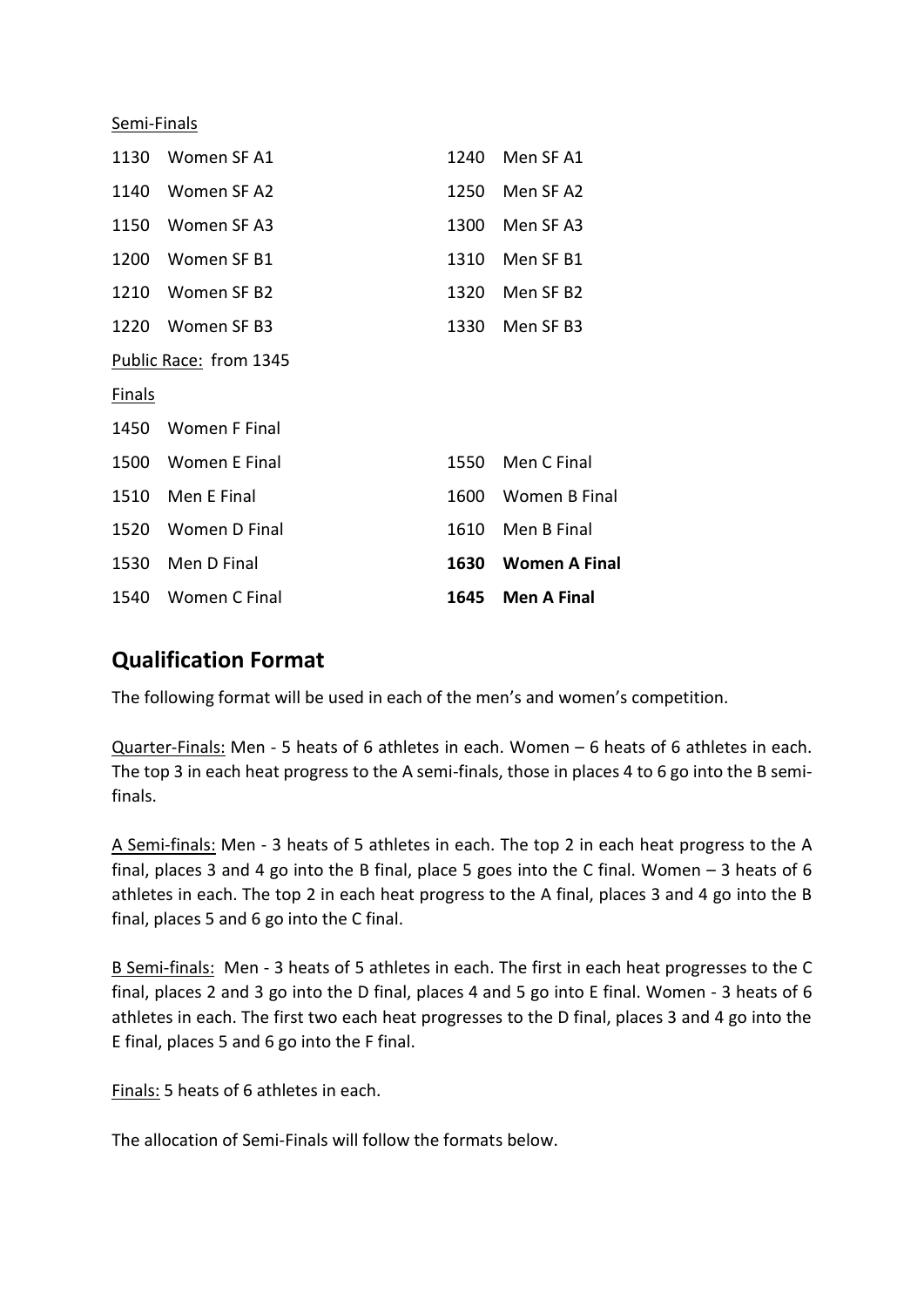| SF <sub>A1</sub> | SF <sub>A2</sub> | SF <sub>A3</sub>       | SF <sub>B1</sub> | SF <sub>B2</sub>       | SF <sub>B3</sub>       |
|------------------|------------------|------------------------|------------------|------------------------|------------------------|
| $1st$ in QF1     | $1st$ in QF3     | $1st$ in QF5           | $4th$ in QF1     | $4th$ in QF3           | $4th$ in QF5           |
| $1st$ in QF2     | $1st$ in QF4     | $2nd$ in QF1           | $4th$ in QF2     | $4th$ in QF4           | $5th$ in QF1           |
| $2nd$ in QF3     | $2nd$ in QF5     | $2nd$ in QF2           | $5th$ in QF3     | 5 <sup>th</sup> in QF5 | 5 <sup>th</sup> in QF2 |
| $2nd$ in QF4     | $3rd$ in QF1     | $3rd$ in QF3           | $5th$ in QF4     | $6th$ in QF1           | 6 <sup>th</sup> in QF3 |
| 3rd in QF5       | $3rd$ in QF2     | 3 <sup>rd</sup> in QF4 | $6th$ in QF5     | $6th$ in QF2           | $6th$ in QF4           |

#### Women

| SF <sub>A1</sub>       | SF <sub>A2</sub> | SF <sub>A3</sub> | SF <sub>B1</sub>       | SF <sub>B2</sub> | SF <sub>B3</sub>       |
|------------------------|------------------|------------------|------------------------|------------------|------------------------|
| $1st$ in QF1           | $1st$ in QF2     | $1st$ in QF3     | $4th$ in QF1           | $4th$ in QF2     | $4th$ in QF3           |
| $1st$ in QF4           | $1st$ in QF5     | $1st$ in QF6     | $4th$ in QF4           | $4th$ in QF5     | $4th$ in QF6           |
| $2nd$ in QF2           | $2nd$ in QF3     | $2nd$ in QF1     | $5th$ in QF2           | $5th$ in QF3     | $5th$ in QF1           |
| $2nd$ in QF5           | $2nd$ in QF6     | $2nd$ in QF4     | 5 <sup>th</sup> in QF5 | $5th$ in QF6     | $5th$ in QF4           |
| 3 <sup>rd</sup> in QF3 | $3rd$ in QF1     | $3rd$ in QF2     | $6th$ in QF3           | $6th$ in QF1     | $6th$ in QF2           |
| 3rd in QF6             | $3rd$ in QF4     | 3rd in QF5       | 6 <sup>th</sup> in QF6 | $6th$ in QF4     | 6 <sup>th</sup> in QF5 |

Lists for the Semi-final and Finals will be displayed at the Event centre as soon as is feasible after the conclusion of the previous round.

## **Splitting**

Two different types of splitting will be used. Only 1 kind of splitting will be used in any single race.

**1:** Butterfly loops with a pivot control.

**2:** Map choice – at some point in a course there will be split controls. Prior to start each athlete will be given 20 seconds to decide which split they wish to have. They will be given a map showing only their choice and will not know which split others have chosen. As an example the map choice used in January 2020 is shown below.